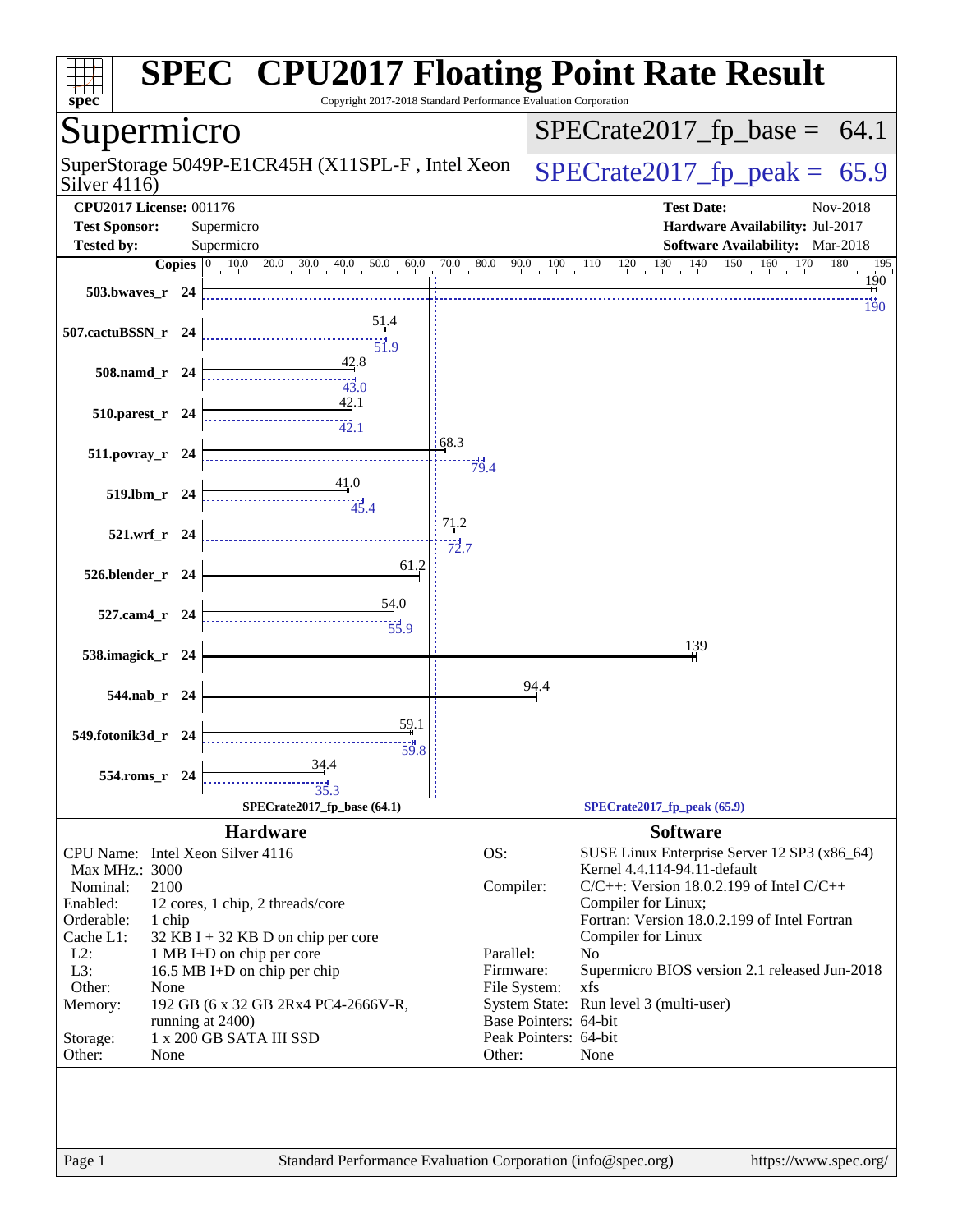

Copyright 2017-2018 Standard Performance Evaluation Corporation

## Supermicro

Silver 4116) SuperStorage 5049P-E1CR45H (X11SPL-F, Intel Xeon  $\left|$  [SPECrate2017\\_fp\\_peak =](http://www.spec.org/auto/cpu2017/Docs/result-fields.html#SPECrate2017fppeak) 65.9

 $SPECTate2017_fp\_base = 64.1$ 

**[CPU2017 License:](http://www.spec.org/auto/cpu2017/Docs/result-fields.html#CPU2017License)** 001176 **[Test Date:](http://www.spec.org/auto/cpu2017/Docs/result-fields.html#TestDate)** Nov-2018 **[Test Sponsor:](http://www.spec.org/auto/cpu2017/Docs/result-fields.html#TestSponsor)** Supermicro **[Hardware Availability:](http://www.spec.org/auto/cpu2017/Docs/result-fields.html#HardwareAvailability)** Jul-2017 **[Tested by:](http://www.spec.org/auto/cpu2017/Docs/result-fields.html#Testedby)** Supermicro **[Software Availability:](http://www.spec.org/auto/cpu2017/Docs/result-fields.html#SoftwareAvailability)** Mar-2018

#### **[Results Table](http://www.spec.org/auto/cpu2017/Docs/result-fields.html#ResultsTable)**

|                                  | <b>Base</b>   |                |       |                |       | <b>Peak</b>    |            |               |                |              |                |              |                |              |
|----------------------------------|---------------|----------------|-------|----------------|-------|----------------|------------|---------------|----------------|--------------|----------------|--------------|----------------|--------------|
| <b>Benchmark</b>                 | <b>Copies</b> | <b>Seconds</b> | Ratio | <b>Seconds</b> | Ratio | <b>Seconds</b> | Ratio      | <b>Copies</b> | <b>Seconds</b> | <b>Ratio</b> | <b>Seconds</b> | <b>Ratio</b> | <b>Seconds</b> | <b>Ratio</b> |
| 503.bwaves_r                     | 24            | 1263           | 191   | 1274           | 189   | 1266           | <b>190</b> | 24            | 1274           | 189          | 1267           | <b>190</b>   | 1264           | 190          |
| 507.cactuBSSN r                  | 24            | 591            | 51.4  | 591            | 51.4  | 588            | 51.7       | 24            | 587            | 51.8         | 586            | 51.9         | 585            | 51.9         |
| $508$ .namd $r$                  | 24            | 533            | 42.8  | 533            | 42.8  | 534            | 42.7       | 24            | 530            | 43.0         | 530            | 43.0         | 530            | 43.0         |
| $510.parest_r$                   | 24            | 1492           | 42.1  | 1492           | 42.1  | 1491           | 42.1       | 24            | 1493           | 42.1         | 1492           | 42.1         | 1493           | 42.1         |
| 511.povray_r                     | 24            | 822            | 68.2  | 818            | 68.5  | 821            | 68.3       | 24            | 720            | 77.8         | 706            | 79.4         | 705            | 79.4         |
| 519.lbm r                        | 24            | 619            | 40.9  | 617            | 41.0  | 614            | 41.2       | 24            | 556            | 45.5         | 558            | 45.4         | 561            | 45.1         |
| $521$ .wrf r                     | 24            | 757            | 71.0  | 756            | 71.2  | 755            | 71.2       | 24            | 737            | 72.9         | 740            | 72.7         | 740            | 72.6         |
| 526.blender r                    | 24            | 598            | 61.1  | 597            | 61.2  | 597            | 61.2       | 24            | 598            | 61.1         | 597            | 61.2         | 597            | 61.2         |
| 527.cam4 r                       | 24            | 778            | 54.0  | 777            | 54.0  | 777            | 54.0       | 24            | 750            | 55.9         | 751            | 55.9         | 750            | 55.9         |
| 538.imagick_r                    | 24            | 432            | 138   | 427            | 140   | 428            | <b>139</b> | 24            | 432            | 138          | 427            | 140          | 428            | <u>139</u>   |
| $544$ .nab_r                     | 24            | 427            | 94.5  | 428            | 94.3  | 428            | 94.4       | 24            | 427            | 94.5         | 428            | 94.3         | 428            | 94.4         |
| 549.fotonik3d r                  | 24            | 1573           | 59.4  | 1582           | 59.1  | 1598           | 58.5       | 24            | 1564           | 59.8         | 1579           | 59.2         | 1557           | 60.1         |
| $554$ .roms r                    | 24            | 1115           | 34.2  | 1110           | 34.4  | <b>1110</b>    | 34.4       | 24            | 1078           | 35.4         | 1080           | 35.3         | <b>1080</b>    | 35.3         |
| $SPECrate2017$ fp base =<br>64.1 |               |                |       |                |       |                |            |               |                |              |                |              |                |              |

**[SPECrate2017\\_fp\\_peak =](http://www.spec.org/auto/cpu2017/Docs/result-fields.html#SPECrate2017fppeak) 65.9**

Results appear in the [order in which they were run.](http://www.spec.org/auto/cpu2017/Docs/result-fields.html#RunOrder) Bold underlined text [indicates a median measurement.](http://www.spec.org/auto/cpu2017/Docs/result-fields.html#Median)

#### **[Submit Notes](http://www.spec.org/auto/cpu2017/Docs/result-fields.html#SubmitNotes)**

 The taskset mechanism was used to bind copies to processors. The config file option 'submit' was used to generate taskset commands to bind each copy to a specific processor. For details, please see the config file.

#### **[Operating System Notes](http://www.spec.org/auto/cpu2017/Docs/result-fields.html#OperatingSystemNotes)**

Stack size set to unlimited using "ulimit -s unlimited"

#### **[General Notes](http://www.spec.org/auto/cpu2017/Docs/result-fields.html#GeneralNotes)**

Environment variables set by runcpu before the start of the run: LD\_LIBRARY\_PATH = "/home/cpu2017/lib/ia32:/home/cpu2017/lib/intel64:/home/cpu2017/je5.0.1-32:/home/cpu2017/je5.0.1-64"

 Binaries compiled on a system with 1x Intel Core i7-6700K CPU + 32GB RAM memory using Redhat Enterprise Linux 7.5 Transparent Huge Pages enabled by default Prior to runcpu invocation Filesystem page cache synced and cleared with: sync; echo 3> /proc/sys/vm/drop\_caches

 Yes: The test sponsor attests, as of date of publication, that CVE-2017-5754 (Meltdown) is mitigated in the system as tested and documented. Yes: The test sponsor attests, as of date of publication, that CVE-2017-5753 (Spectre variant 1)

**(Continued on next page)**

| Page 2<br>Standard Performance Evaluation Corporation (info@spec.org)<br>https://www.spec.org/ |
|------------------------------------------------------------------------------------------------|
|------------------------------------------------------------------------------------------------|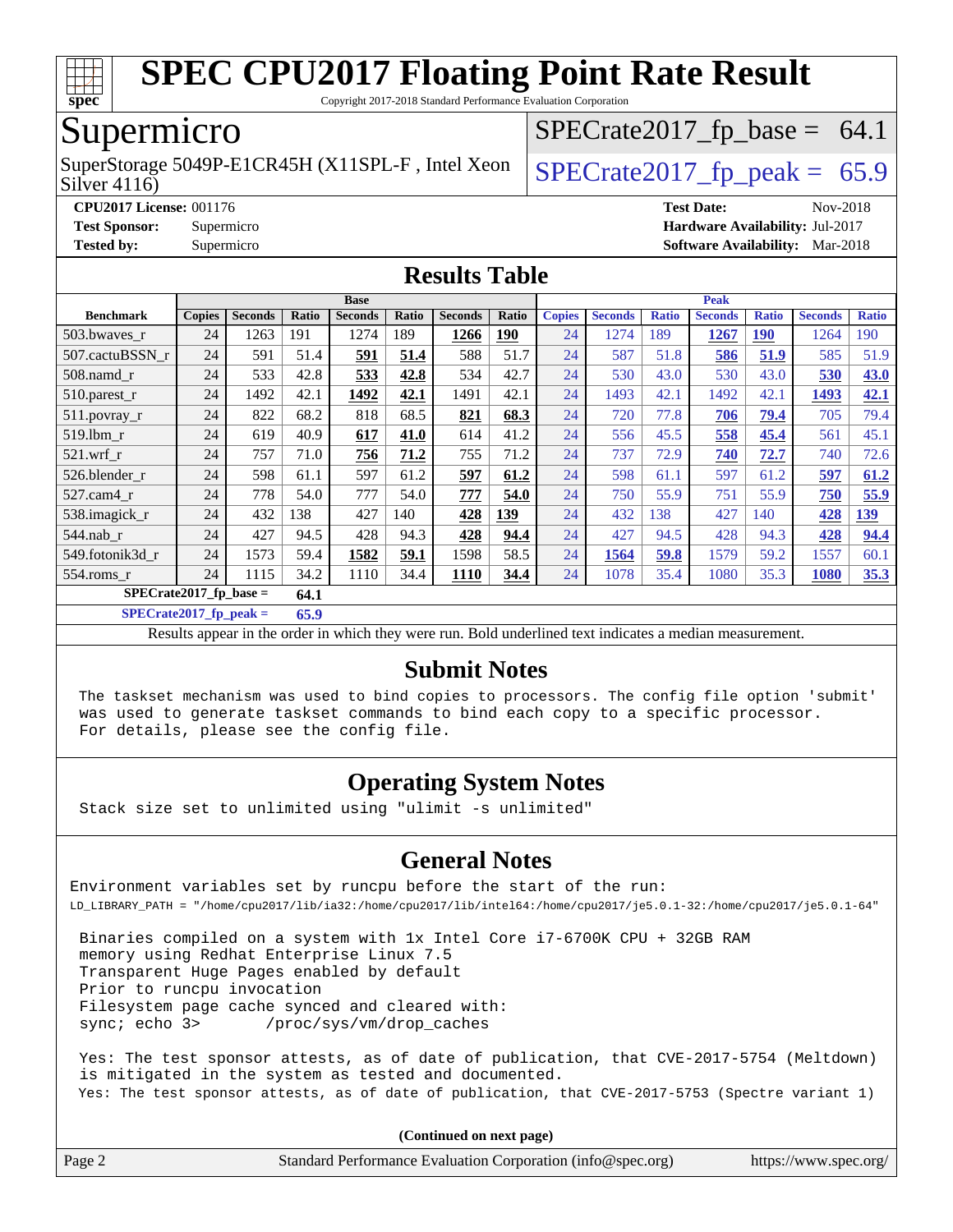

Copyright 2017-2018 Standard Performance Evaluation Corporation

#### Supermicro

Silver 4116) SuperStorage 5049P-E1CR45H (X11SPL-F, Intel Xeon  $\big|$  [SPECrate2017\\_fp\\_peak =](http://www.spec.org/auto/cpu2017/Docs/result-fields.html#SPECrate2017fppeak) 65.9

 $SPECTate2017_fp\_base = 64.1$ 

**[Tested by:](http://www.spec.org/auto/cpu2017/Docs/result-fields.html#Testedby)** Supermicro **[Software Availability:](http://www.spec.org/auto/cpu2017/Docs/result-fields.html#SoftwareAvailability)** Mar-2018

**[CPU2017 License:](http://www.spec.org/auto/cpu2017/Docs/result-fields.html#CPU2017License)** 001176 **[Test Date:](http://www.spec.org/auto/cpu2017/Docs/result-fields.html#TestDate)** Nov-2018 **[Test Sponsor:](http://www.spec.org/auto/cpu2017/Docs/result-fields.html#TestSponsor)** Supermicro **[Hardware Availability:](http://www.spec.org/auto/cpu2017/Docs/result-fields.html#HardwareAvailability)** Jul-2017

Page 3 Standard Performance Evaluation Corporation [\(info@spec.org\)](mailto:info@spec.org) <https://www.spec.org/> **[General Notes \(Continued\)](http://www.spec.org/auto/cpu2017/Docs/result-fields.html#GeneralNotes)** is mitigated in the system as tested and documented. Yes: The test sponsor attests, as of date of publication, that CVE-2017-5715 (Spectre variant 2) is mitigated in the system as tested and documented. **[Platform Notes](http://www.spec.org/auto/cpu2017/Docs/result-fields.html#PlatformNotes)** BIOS Settings: Power Technology = Custom Power Performance Tuning = BIOS Controls EPB ENERGY\_PERF\_BIAS\_CFG mode = Maximum Performance LLC dead line alloc = Disable Patrol Scrub = Disable Sysinfo program /home/cpu2017/bin/sysinfo Rev: r5974 of 2018-05-19 9bcde8f2999c33d61f64985e45859ea9 running on linux-52ma Thu Nov 1 02:18:34 2018 SUT (System Under Test) info as seen by some common utilities. For more information on this section, see <https://www.spec.org/cpu2017/Docs/config.html#sysinfo> From /proc/cpuinfo model name : Intel(R) Xeon(R) Silver 4116 CPU @ 2.10GHz 1 "physical id"s (chips) 24 "processors" cores, siblings (Caution: counting these is hw and system dependent. The following excerpts from /proc/cpuinfo might not be reliable. Use with caution.) cpu cores : 12 siblings : 24 physical 0: cores 0 1 2 3 4 5 8 9 10 11 12 13 From lscpu: Architecture: x86\_64 CPU op-mode(s): 32-bit, 64-bit Byte Order: Little Endian  $CPU(s):$  24 On-line CPU(s) list: 0-23 Thread(s) per core: 2 Core(s) per socket: 12 Socket(s): 1 NUMA node(s): 1 Vendor ID: GenuineIntel CPU family: 6 Model: 85 Model name: Intel(R) Xeon(R) Silver 4116 CPU @ 2.10GHz Stepping: 4 CPU MHz: 800.000 **(Continued on next page)**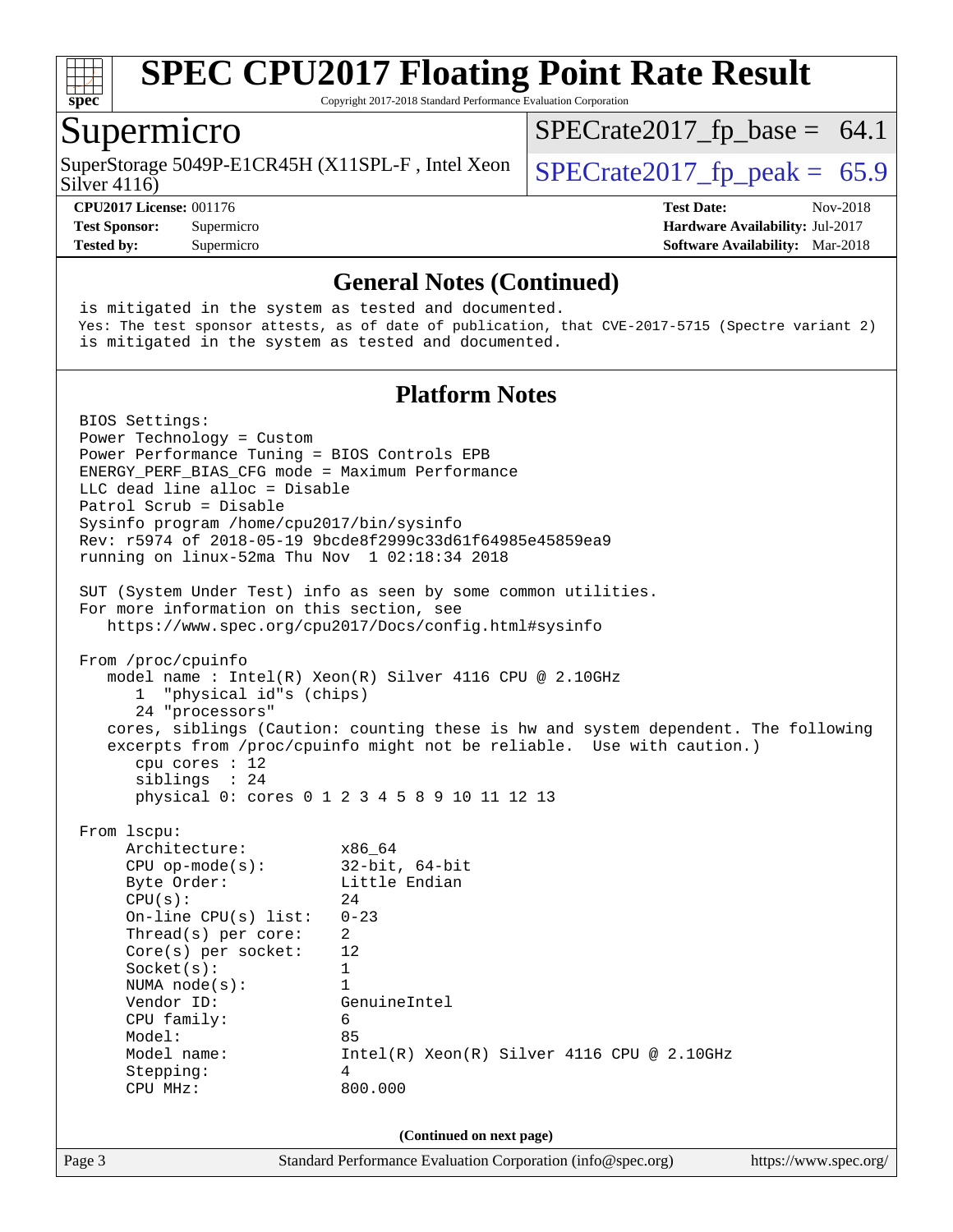

Copyright 2017-2018 Standard Performance Evaluation Corporation

## Supermicro

Silver 4116) SuperStorage 5049P-E1CR45H (X11SPL-F, Intel Xeon  $\vert$  [SPECrate2017\\_fp\\_peak =](http://www.spec.org/auto/cpu2017/Docs/result-fields.html#SPECrate2017fppeak) 65.9

 $SPECTate2017<sub>fp</sub> base = 64.1$ 

#### **[CPU2017 License:](http://www.spec.org/auto/cpu2017/Docs/result-fields.html#CPU2017License)** 001176 **[Test Date:](http://www.spec.org/auto/cpu2017/Docs/result-fields.html#TestDate)** Nov-2018

**[Test Sponsor:](http://www.spec.org/auto/cpu2017/Docs/result-fields.html#TestSponsor)** Supermicro **[Hardware Availability:](http://www.spec.org/auto/cpu2017/Docs/result-fields.html#HardwareAvailability)** Jul-2017 **[Tested by:](http://www.spec.org/auto/cpu2017/Docs/result-fields.html#Testedby)** Supermicro **[Software Availability:](http://www.spec.org/auto/cpu2017/Docs/result-fields.html#SoftwareAvailability)** Mar-2018

#### **[Platform Notes \(Continued\)](http://www.spec.org/auto/cpu2017/Docs/result-fields.html#PlatformNotes)**

 CPU max MHz: 2101.0000 CPU min MHz: 800.0000 BogoMIPS: 4199.99 Virtualization: VT-x L1d cache: 32K L1i cache: 32K L2 cache: 1024K L3 cache: 16896K NUMA node0 CPU(s): 0-23 Flags: fpu vme de pse tsc msr pae mce cx8 apic sep mtrr pge mca cmov pat pse36 clflush dts acpi mmx fxsr sse sse2 ss ht tm pbe syscall nx pdpe1gb rdtscp lm constant\_tsc art arch\_perfmon pebs bts rep\_good nopl xtopology nonstop\_tsc aperfmperf eagerfpu pni pclmulqdq dtes64 monitor ds\_cpl vmx smx est tm2 ssse3 sdbg fma cx16 xtpr pdcm pcid dca sse4\_1 sse4\_2 x2apic movbe popcnt tsc\_deadline\_timer aes xsave avx f16c rdrand lahf\_lm abm 3dnowprefetch ida arat epb invpcid\_single pln pts dtherm intel\_pt rsb\_ctxsw spec\_ctrl retpoline kaiser tpr\_shadow vnmi flexpriority ept vpid fsgsbase tsc\_adjust bmi1 hle avx2 smep bmi2 erms invpcid rtm cqm mpx avx512f avx512dq rdseed adx smap clflushopt clwb avx512cd avx512bw avx512vl xsaveopt xsavec xgetbv1 cqm\_llc cqm\_occup\_llc pku ospke /proc/cpuinfo cache data cache size : 16896 KB From numactl --hardware WARNING: a numactl 'node' might or might not correspond to a physical chip. available: 1 nodes (0) node 0 cpus: 0 1 2 3 4 5 6 7 8 9 10 11 12 13 14 15 16 17 18 19 20 21 22 23 node 0 size: 192074 MB node 0 free: 176037 MB node distances: node 0  $0: 10$  From /proc/meminfo MemTotal: 196684372 kB HugePages\_Total: 0<br>Hugepagesize: 2048 kB Hugepagesize: From /etc/\*release\* /etc/\*version\* SuSE-release: SUSE Linux Enterprise Server 12 (x86\_64) VERSION = 12 PATCHLEVEL = 3 # This file is deprecated and will be removed in a future service pack or release. # Please check /etc/os-release for details about this release. os-release: NAME="SLES" **(Continued on next page)**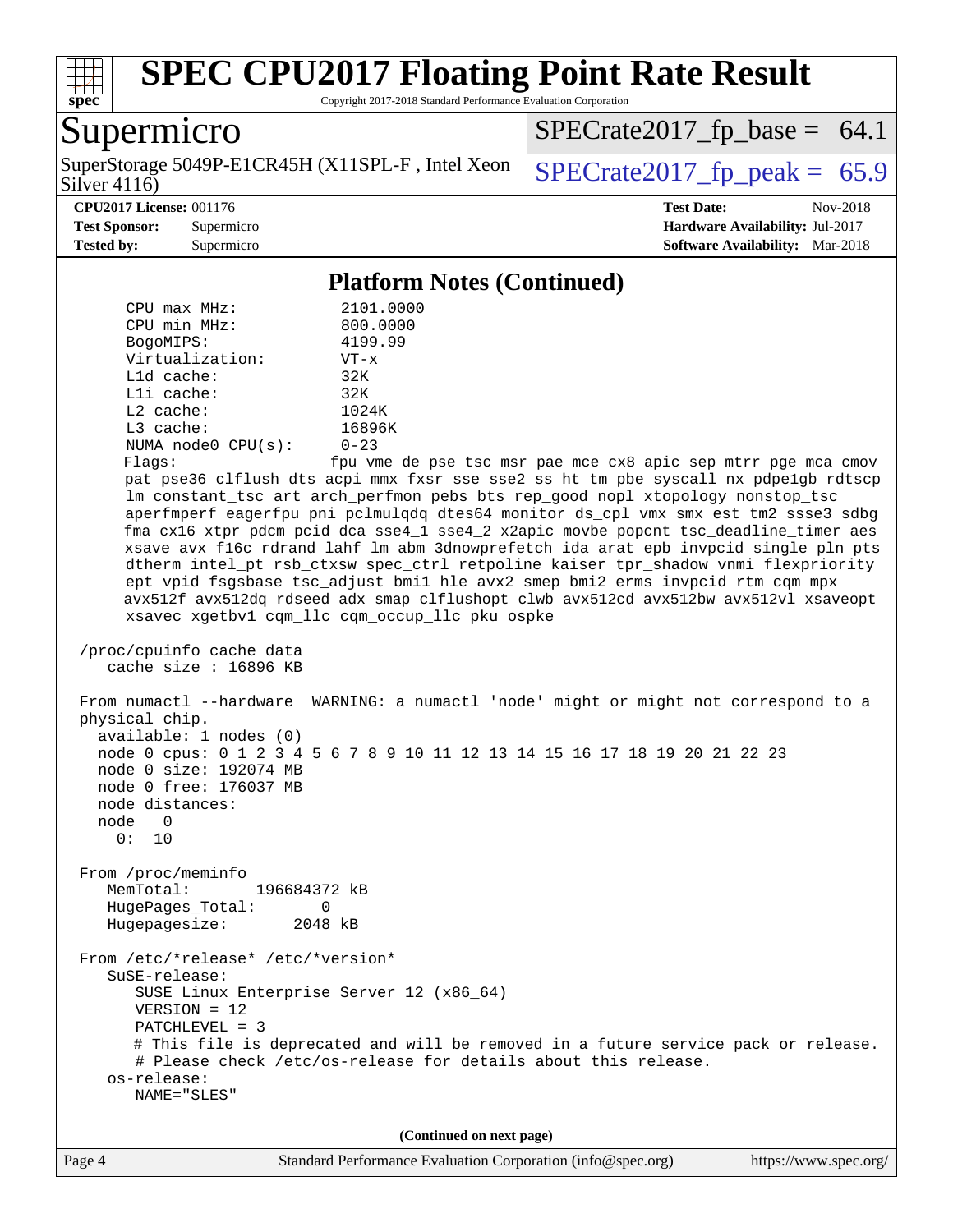

Copyright 2017-2018 Standard Performance Evaluation Corporation

## Supermicro

Silver 4116) SuperStorage 5049P-E1CR45H (X11SPL-F, Intel Xeon  $\big|$  SPECrate2017 fp peak = 65.9

 $SPECTate2017_fp\_base = 64.1$ 

**[CPU2017 License:](http://www.spec.org/auto/cpu2017/Docs/result-fields.html#CPU2017License)** 001176 **[Test Date:](http://www.spec.org/auto/cpu2017/Docs/result-fields.html#TestDate)** Nov-2018 **[Test Sponsor:](http://www.spec.org/auto/cpu2017/Docs/result-fields.html#TestSponsor)** Supermicro **[Hardware Availability:](http://www.spec.org/auto/cpu2017/Docs/result-fields.html#HardwareAvailability)** Jul-2017 **[Tested by:](http://www.spec.org/auto/cpu2017/Docs/result-fields.html#Testedby)** Supermicro **[Software Availability:](http://www.spec.org/auto/cpu2017/Docs/result-fields.html#SoftwareAvailability)** Mar-2018

#### **[Platform Notes \(Continued\)](http://www.spec.org/auto/cpu2017/Docs/result-fields.html#PlatformNotes)**

 VERSION="12-SP3" VERSION\_ID="12.3" PRETTY\_NAME="SUSE Linux Enterprise Server 12 SP3" ID="sles" ANSI\_COLOR="0;32" CPE\_NAME="cpe:/o:suse:sles:12:sp3"

uname -a:

 Linux linux-52ma 4.4.114-94.11-default #1 SMP Thu Feb 1 19:28:26 UTC 2018 (4309ff9) x86\_64 x86\_64 x86\_64 GNU/Linux

Kernel self-reported vulnerability status:

 CVE-2017-5754 (Meltdown): Mitigation: PTI CVE-2017-5753 (Spectre variant 1): Mitigation: Barriers CVE-2017-5715 (Spectre variant 2): Mitigation: IBRS+IBPB

run-level 3 Oct 31 14:46

 SPEC is set to: /home/cpu2017 Filesystem Type Size Used Avail Use% Mounted on /dev/sda4 xfs 145G 50G 95G 35% /home

 Additional information from dmidecode follows. WARNING: Use caution when you interpret this section. The 'dmidecode' program reads system data which is "intended to allow hardware to be accurately determined", but the intent may not be met, as there are frequent changes to hardware, firmware, and the "DMTF SMBIOS" standard. BIOS American Megatrends Inc. 2.1 06/15/2018 Memory: 2x NO DIMM NO DIMM 6x Samsung M393A4K40BB2-CTD 32 GB 2 rank 2666, configured at 2400

(End of data from sysinfo program)

#### **[Compiler Version Notes](http://www.spec.org/auto/cpu2017/Docs/result-fields.html#CompilerVersionNotes)**

Page 5 Standard Performance Evaluation Corporation [\(info@spec.org\)](mailto:info@spec.org) <https://www.spec.org/> ============================================================================== CC 519.lbm\_r(base) 538.imagick\_r(base, peak) 544.nab\_r(base, peak) ----------------------------------------------------------------------------- icc (ICC) 18.0.2 20180210 Copyright (C) 1985-2018 Intel Corporation. All rights reserved. ------------------------------------------------------------------------------ ==============================================================================  $CC = 519.1$ bm  $r(\text{peak})$ ------------------------------------------------------------------------------ **(Continued on next page)**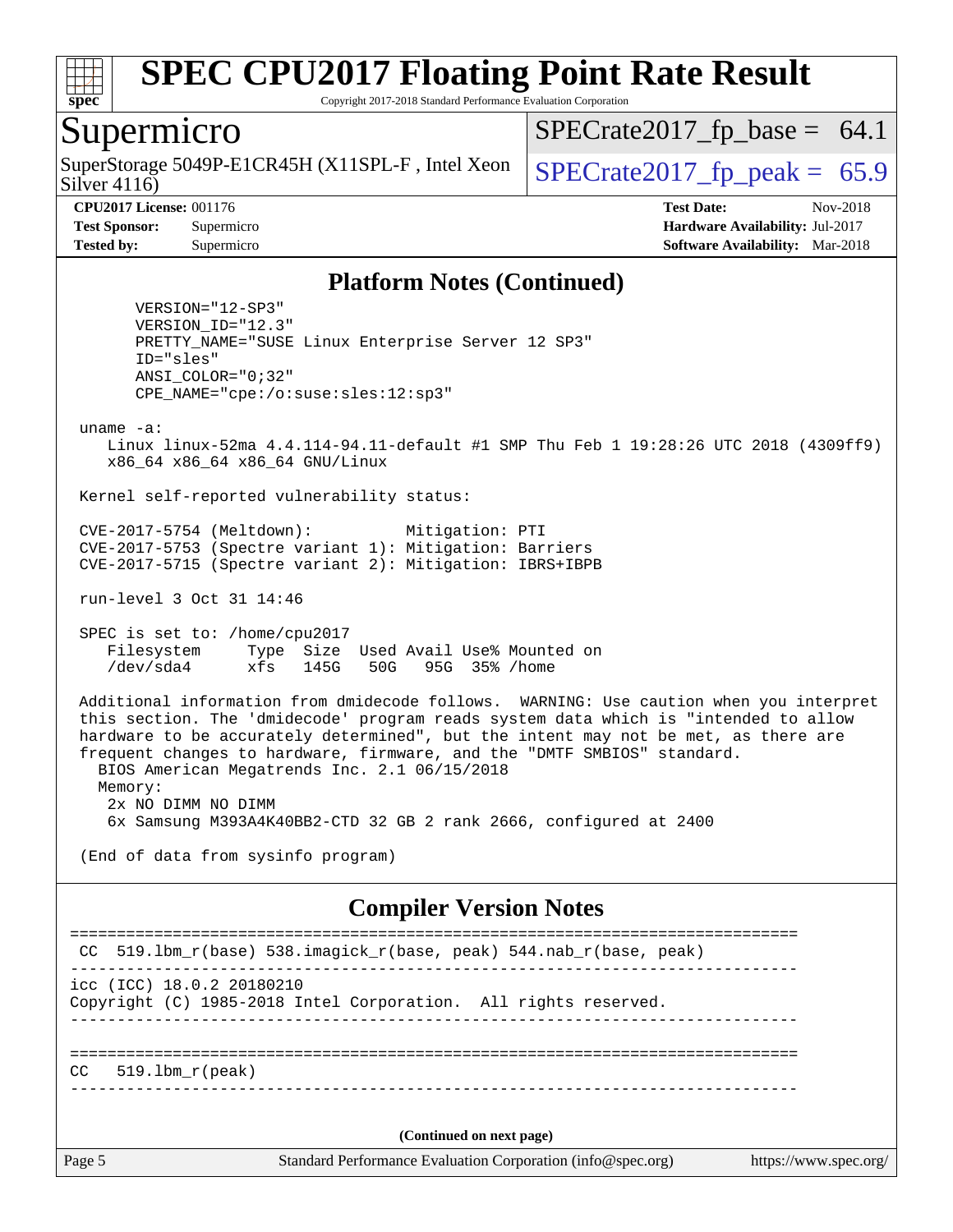

Copyright 2017-2018 Standard Performance Evaluation Corporation

# **Supermicro**

Silver 4116) SuperStorage 5049P-E1CR45H (X11SPL-F, Intel Xeon  $\Big|$  [SPECrate2017\\_fp\\_peak =](http://www.spec.org/auto/cpu2017/Docs/result-fields.html#SPECrate2017fppeak) 65.9

 $SPECrate2017_fp\_base = 64.1$ 

**[CPU2017 License:](http://www.spec.org/auto/cpu2017/Docs/result-fields.html#CPU2017License)** 001176 **[Test Date:](http://www.spec.org/auto/cpu2017/Docs/result-fields.html#TestDate)** Nov-2018 **[Test Sponsor:](http://www.spec.org/auto/cpu2017/Docs/result-fields.html#TestSponsor)** Supermicro **[Hardware Availability:](http://www.spec.org/auto/cpu2017/Docs/result-fields.html#HardwareAvailability)** Jul-2017 **[Tested by:](http://www.spec.org/auto/cpu2017/Docs/result-fields.html#Testedby)** Supermicro **[Software Availability:](http://www.spec.org/auto/cpu2017/Docs/result-fields.html#SoftwareAvailability)** Mar-2018

#### **[Compiler Version Notes \(Continued\)](http://www.spec.org/auto/cpu2017/Docs/result-fields.html#CompilerVersionNotes)**

| icc (ICC) 18.0.2 20180210<br>Copyright (C) 1985-2018 Intel Corporation. All rights reserved.                                                                                                  |  |
|-----------------------------------------------------------------------------------------------------------------------------------------------------------------------------------------------|--|
| CXXC 508.namd_r(base) 510.parest_r(base, peak)                                                                                                                                                |  |
| icpc (ICC) 18.0.2 20180210<br>Copyright (C) 1985-2018 Intel Corporation. All rights reserved.                                                                                                 |  |
| CXXC $508.namd_r(peak)$                                                                                                                                                                       |  |
| icpc (ICC) 18.0.2 20180210<br>Copyright (C) 1985-2018 Intel Corporation. All rights reserved.                                                                                                 |  |
| CC 511.povray_r(base) 526.blender_r(base, peak)                                                                                                                                               |  |
| icpc (ICC) 18.0.2 20180210<br>Copyright (C) 1985-2018 Intel Corporation. All rights reserved.<br>icc (ICC) 18.0.2 20180210<br>Copyright (C) 1985-2018 Intel Corporation. All rights reserved. |  |
| 511.povray_r(peak)<br>CC                                                                                                                                                                      |  |
| icpc (ICC) 18.0.2 20180210<br>Copyright (C) 1985-2018 Intel Corporation. All rights reserved.<br>icc (ICC) 18.0.2 20180210<br>Copyright (C) 1985-2018 Intel Corporation. All rights reserved. |  |
| FC 507.cactuBSSN_r(base, peak)                                                                                                                                                                |  |
| icpc (ICC) 18.0.2 20180210<br>Copyright (C) 1985-2018 Intel Corporation. All rights reserved.<br>icc (ICC) 18.0.2 20180210                                                                    |  |
| Copyright (C) 1985-2018 Intel Corporation. All rights reserved.<br>ifort (IFORT) 18.0.2 20180210<br>Copyright (C) 1985-2018 Intel Corporation. All rights reserved.                           |  |
|                                                                                                                                                                                               |  |

**(Continued on next page)**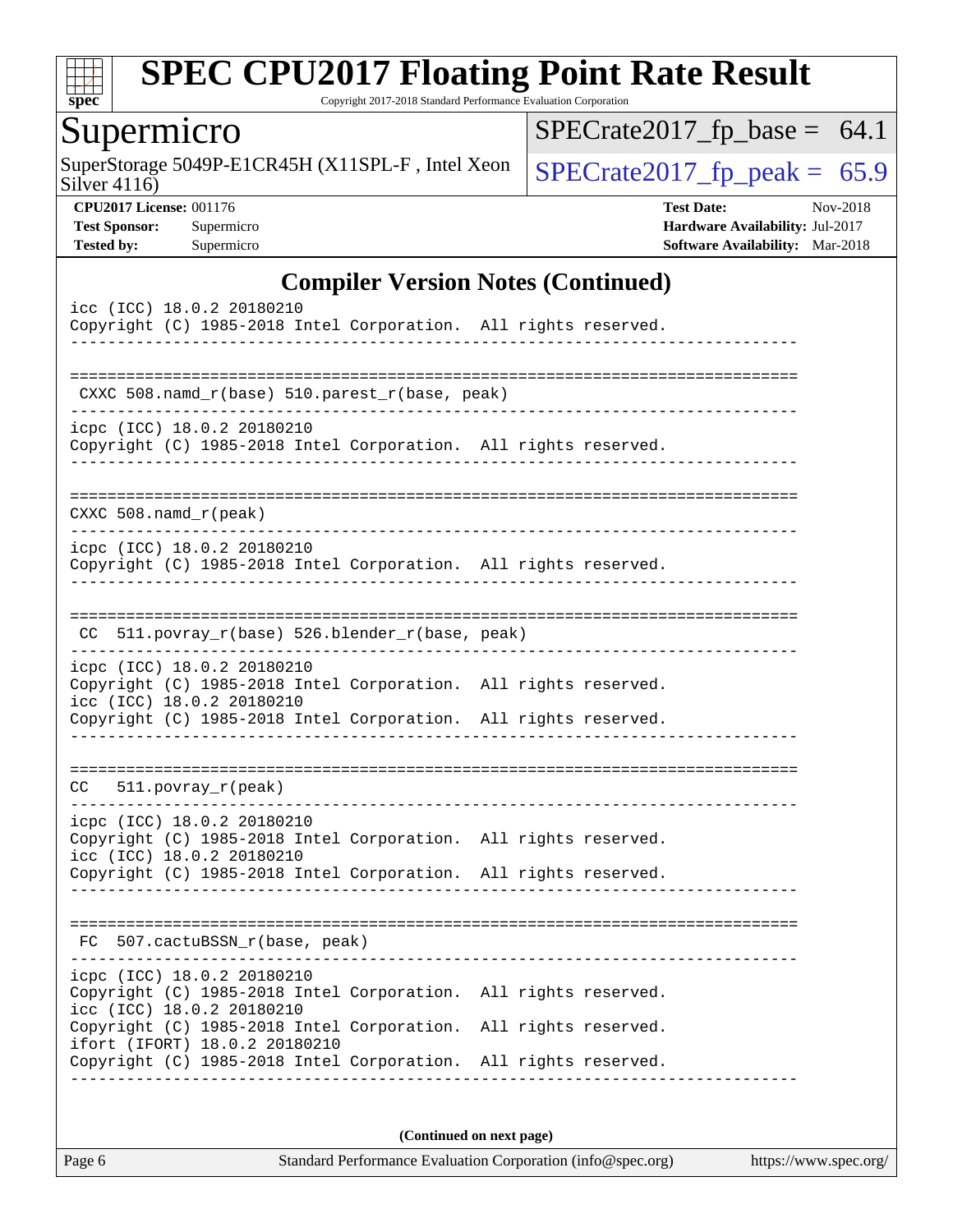

Copyright 2017-2018 Standard Performance Evaluation Corporation

## Supermicro

Silver 4116) SuperStorage 5049P-E1CR45H (X11SPL-F, Intel Xeon  $\Big|$  [SPECrate2017\\_fp\\_peak =](http://www.spec.org/auto/cpu2017/Docs/result-fields.html#SPECrate2017fppeak) 65.9

 $SPECrate2017_fp\_base = 64.1$ 

**[CPU2017 License:](http://www.spec.org/auto/cpu2017/Docs/result-fields.html#CPU2017License)** 001176 **[Test Date:](http://www.spec.org/auto/cpu2017/Docs/result-fields.html#TestDate)** Nov-2018 **[Test Sponsor:](http://www.spec.org/auto/cpu2017/Docs/result-fields.html#TestSponsor)** Supermicro **[Hardware Availability:](http://www.spec.org/auto/cpu2017/Docs/result-fields.html#HardwareAvailability)** Jul-2017 **[Tested by:](http://www.spec.org/auto/cpu2017/Docs/result-fields.html#Testedby)** Supermicro **[Software Availability:](http://www.spec.org/auto/cpu2017/Docs/result-fields.html#SoftwareAvailability)** Mar-2018

#### **[Compiler Version Notes \(Continued\)](http://www.spec.org/auto/cpu2017/Docs/result-fields.html#CompilerVersionNotes)**

| 503.bwaves $r(base, peak)$ 549.fotonik3d $r(base, peak)$ 554.roms $r(base)$<br>FC.                                                                                                               |
|--------------------------------------------------------------------------------------------------------------------------------------------------------------------------------------------------|
| ifort (IFORT) 18.0.2 20180210<br>Copyright (C) 1985-2018 Intel Corporation. All rights reserved.                                                                                                 |
| $FC$ 554. roms $r$ (peak)                                                                                                                                                                        |
| ifort (IFORT) 18.0.2 20180210<br>Copyright (C) 1985-2018 Intel Corporation. All rights reserved.                                                                                                 |
| 521.wrf $r(base)$ 527.cam4 $r(base)$<br>CC                                                                                                                                                       |
| ifort (IFORT) 18.0.2 20180210<br>Copyright (C) 1985-2018 Intel Corporation. All rights reserved.<br>icc (ICC) 18.0.2 20180210<br>Copyright (C) 1985-2018 Intel Corporation. All rights reserved. |
| $521.$ wrf_r(peak) 527.cam4_r(peak)<br>CC.                                                                                                                                                       |
| ifort (IFORT) 18.0.2 20180210<br>Copyright (C) 1985-2018 Intel Corporation. All rights reserved.<br>icc (ICC) 18.0.2 20180210<br>Copyright (C) 1985-2018 Intel Corporation. All rights reserved. |

#### **[Base Compiler Invocation](http://www.spec.org/auto/cpu2017/Docs/result-fields.html#BaseCompilerInvocation)**

[C benchmarks](http://www.spec.org/auto/cpu2017/Docs/result-fields.html#Cbenchmarks): [icc -m64 -std=c11](http://www.spec.org/cpu2017/results/res2018q4/cpu2017-20181112-09664.flags.html#user_CCbase_intel_icc_64bit_c11_33ee0cdaae7deeeab2a9725423ba97205ce30f63b9926c2519791662299b76a0318f32ddfffdc46587804de3178b4f9328c46fa7c2b0cd779d7a61945c91cd35)

[C++ benchmarks:](http://www.spec.org/auto/cpu2017/Docs/result-fields.html#CXXbenchmarks) [icpc -m64](http://www.spec.org/cpu2017/results/res2018q4/cpu2017-20181112-09664.flags.html#user_CXXbase_intel_icpc_64bit_4ecb2543ae3f1412ef961e0650ca070fec7b7afdcd6ed48761b84423119d1bf6bdf5cad15b44d48e7256388bc77273b966e5eb805aefd121eb22e9299b2ec9d9)

[Fortran benchmarks](http://www.spec.org/auto/cpu2017/Docs/result-fields.html#Fortranbenchmarks): [ifort -m64](http://www.spec.org/cpu2017/results/res2018q4/cpu2017-20181112-09664.flags.html#user_FCbase_intel_ifort_64bit_24f2bb282fbaeffd6157abe4f878425411749daecae9a33200eee2bee2fe76f3b89351d69a8130dd5949958ce389cf37ff59a95e7a40d588e8d3a57e0c3fd751)

[Benchmarks using both Fortran and C](http://www.spec.org/auto/cpu2017/Docs/result-fields.html#BenchmarksusingbothFortranandC): [ifort -m64](http://www.spec.org/cpu2017/results/res2018q4/cpu2017-20181112-09664.flags.html#user_CC_FCbase_intel_ifort_64bit_24f2bb282fbaeffd6157abe4f878425411749daecae9a33200eee2bee2fe76f3b89351d69a8130dd5949958ce389cf37ff59a95e7a40d588e8d3a57e0c3fd751) [icc -m64 -std=c11](http://www.spec.org/cpu2017/results/res2018q4/cpu2017-20181112-09664.flags.html#user_CC_FCbase_intel_icc_64bit_c11_33ee0cdaae7deeeab2a9725423ba97205ce30f63b9926c2519791662299b76a0318f32ddfffdc46587804de3178b4f9328c46fa7c2b0cd779d7a61945c91cd35)

**(Continued on next page)**

Page 7 Standard Performance Evaluation Corporation [\(info@spec.org\)](mailto:info@spec.org) <https://www.spec.org/>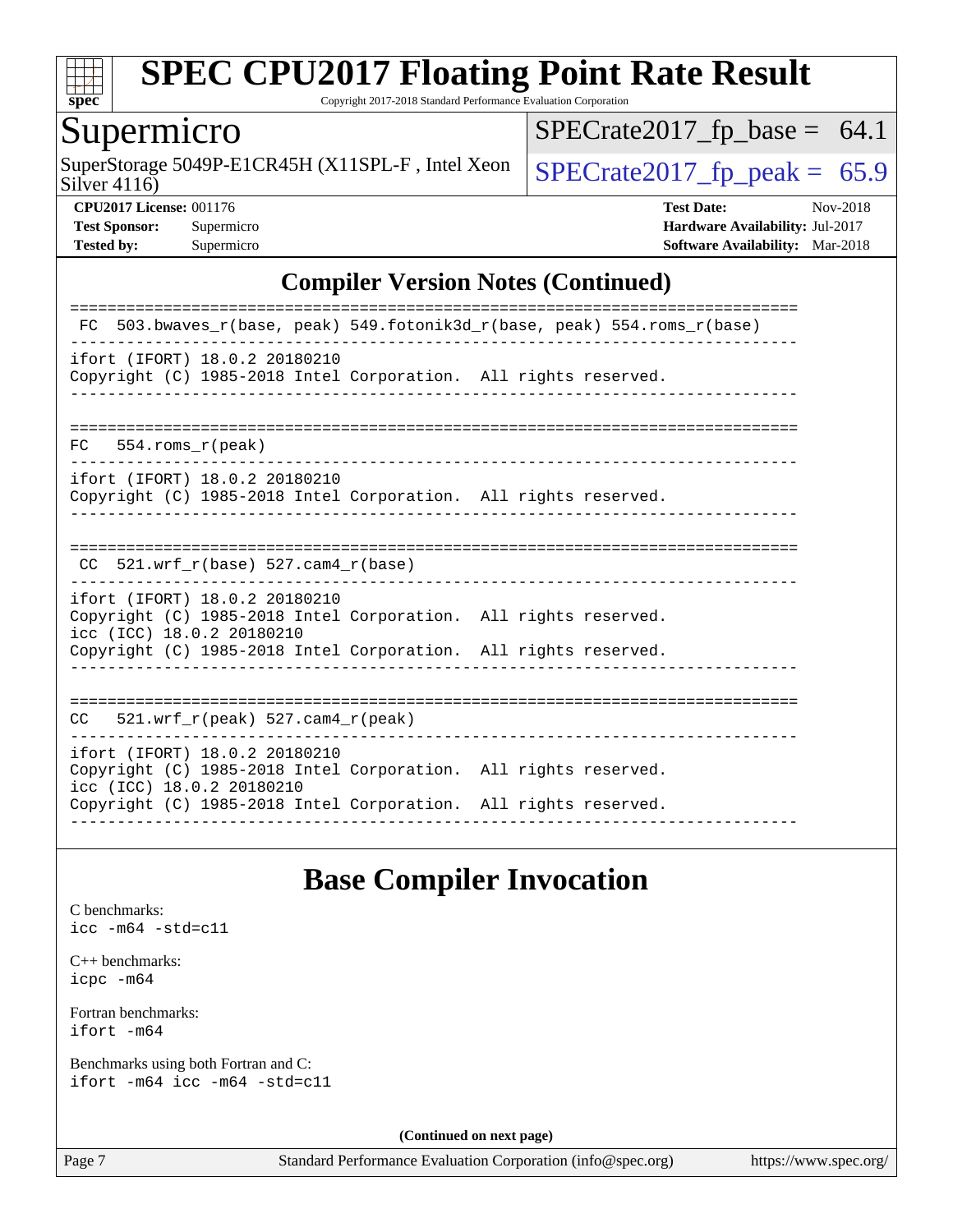

Copyright 2017-2018 Standard Performance Evaluation Corporation

## Supermicro

Silver 4116) SuperStorage 5049P-E1CR45H (X11SPL-F, Intel Xeon  $\big|$  SPECrate2017 fp peak = 65.9

 $SPECTate2017_fp\_base = 64.1$ 

**[CPU2017 License:](http://www.spec.org/auto/cpu2017/Docs/result-fields.html#CPU2017License)** 001176 **[Test Date:](http://www.spec.org/auto/cpu2017/Docs/result-fields.html#TestDate)** Nov-2018 **[Test Sponsor:](http://www.spec.org/auto/cpu2017/Docs/result-fields.html#TestSponsor)** Supermicro **[Hardware Availability:](http://www.spec.org/auto/cpu2017/Docs/result-fields.html#HardwareAvailability)** Jul-2017 **[Tested by:](http://www.spec.org/auto/cpu2017/Docs/result-fields.html#Testedby)** Supermicro **[Software Availability:](http://www.spec.org/auto/cpu2017/Docs/result-fields.html#SoftwareAvailability)** Mar-2018

## **[Base Compiler Invocation \(Continued\)](http://www.spec.org/auto/cpu2017/Docs/result-fields.html#BaseCompilerInvocation)**

[Benchmarks using both C and C++](http://www.spec.org/auto/cpu2017/Docs/result-fields.html#BenchmarksusingbothCandCXX): [icpc -m64](http://www.spec.org/cpu2017/results/res2018q4/cpu2017-20181112-09664.flags.html#user_CC_CXXbase_intel_icpc_64bit_4ecb2543ae3f1412ef961e0650ca070fec7b7afdcd6ed48761b84423119d1bf6bdf5cad15b44d48e7256388bc77273b966e5eb805aefd121eb22e9299b2ec9d9) [icc -m64 -std=c11](http://www.spec.org/cpu2017/results/res2018q4/cpu2017-20181112-09664.flags.html#user_CC_CXXbase_intel_icc_64bit_c11_33ee0cdaae7deeeab2a9725423ba97205ce30f63b9926c2519791662299b76a0318f32ddfffdc46587804de3178b4f9328c46fa7c2b0cd779d7a61945c91cd35)

[Benchmarks using Fortran, C, and C++:](http://www.spec.org/auto/cpu2017/Docs/result-fields.html#BenchmarksusingFortranCandCXX) [icpc -m64](http://www.spec.org/cpu2017/results/res2018q4/cpu2017-20181112-09664.flags.html#user_CC_CXX_FCbase_intel_icpc_64bit_4ecb2543ae3f1412ef961e0650ca070fec7b7afdcd6ed48761b84423119d1bf6bdf5cad15b44d48e7256388bc77273b966e5eb805aefd121eb22e9299b2ec9d9) [icc -m64 -std=c11](http://www.spec.org/cpu2017/results/res2018q4/cpu2017-20181112-09664.flags.html#user_CC_CXX_FCbase_intel_icc_64bit_c11_33ee0cdaae7deeeab2a9725423ba97205ce30f63b9926c2519791662299b76a0318f32ddfffdc46587804de3178b4f9328c46fa7c2b0cd779d7a61945c91cd35) [ifort -m64](http://www.spec.org/cpu2017/results/res2018q4/cpu2017-20181112-09664.flags.html#user_CC_CXX_FCbase_intel_ifort_64bit_24f2bb282fbaeffd6157abe4f878425411749daecae9a33200eee2bee2fe76f3b89351d69a8130dd5949958ce389cf37ff59a95e7a40d588e8d3a57e0c3fd751)

**[Base Portability Flags](http://www.spec.org/auto/cpu2017/Docs/result-fields.html#BasePortabilityFlags)**

 503.bwaves\_r: [-DSPEC\\_LP64](http://www.spec.org/cpu2017/results/res2018q4/cpu2017-20181112-09664.flags.html#suite_basePORTABILITY503_bwaves_r_DSPEC_LP64) 507.cactuBSSN\_r: [-DSPEC\\_LP64](http://www.spec.org/cpu2017/results/res2018q4/cpu2017-20181112-09664.flags.html#suite_basePORTABILITY507_cactuBSSN_r_DSPEC_LP64) 508.namd\_r: [-DSPEC\\_LP64](http://www.spec.org/cpu2017/results/res2018q4/cpu2017-20181112-09664.flags.html#suite_basePORTABILITY508_namd_r_DSPEC_LP64) 510.parest\_r: [-DSPEC\\_LP64](http://www.spec.org/cpu2017/results/res2018q4/cpu2017-20181112-09664.flags.html#suite_basePORTABILITY510_parest_r_DSPEC_LP64) 511.povray\_r: [-DSPEC\\_LP64](http://www.spec.org/cpu2017/results/res2018q4/cpu2017-20181112-09664.flags.html#suite_basePORTABILITY511_povray_r_DSPEC_LP64) 519.lbm\_r: [-DSPEC\\_LP64](http://www.spec.org/cpu2017/results/res2018q4/cpu2017-20181112-09664.flags.html#suite_basePORTABILITY519_lbm_r_DSPEC_LP64) 521.wrf\_r: [-DSPEC\\_LP64](http://www.spec.org/cpu2017/results/res2018q4/cpu2017-20181112-09664.flags.html#suite_basePORTABILITY521_wrf_r_DSPEC_LP64) [-DSPEC\\_CASE\\_FLAG](http://www.spec.org/cpu2017/results/res2018q4/cpu2017-20181112-09664.flags.html#b521.wrf_r_baseCPORTABILITY_DSPEC_CASE_FLAG) [-convert big\\_endian](http://www.spec.org/cpu2017/results/res2018q4/cpu2017-20181112-09664.flags.html#user_baseFPORTABILITY521_wrf_r_convert_big_endian_c3194028bc08c63ac5d04de18c48ce6d347e4e562e8892b8bdbdc0214820426deb8554edfa529a3fb25a586e65a3d812c835984020483e7e73212c4d31a38223) 526.blender\_r: [-DSPEC\\_LP64](http://www.spec.org/cpu2017/results/res2018q4/cpu2017-20181112-09664.flags.html#suite_basePORTABILITY526_blender_r_DSPEC_LP64) [-DSPEC\\_LINUX](http://www.spec.org/cpu2017/results/res2018q4/cpu2017-20181112-09664.flags.html#b526.blender_r_baseCPORTABILITY_DSPEC_LINUX) [-funsigned-char](http://www.spec.org/cpu2017/results/res2018q4/cpu2017-20181112-09664.flags.html#user_baseCPORTABILITY526_blender_r_force_uchar_40c60f00ab013830e2dd6774aeded3ff59883ba5a1fc5fc14077f794d777847726e2a5858cbc7672e36e1b067e7e5c1d9a74f7176df07886a243d7cc18edfe67) 527.cam4\_r: [-DSPEC\\_LP64](http://www.spec.org/cpu2017/results/res2018q4/cpu2017-20181112-09664.flags.html#suite_basePORTABILITY527_cam4_r_DSPEC_LP64) [-DSPEC\\_CASE\\_FLAG](http://www.spec.org/cpu2017/results/res2018q4/cpu2017-20181112-09664.flags.html#b527.cam4_r_baseCPORTABILITY_DSPEC_CASE_FLAG) 538.imagick\_r: [-DSPEC\\_LP64](http://www.spec.org/cpu2017/results/res2018q4/cpu2017-20181112-09664.flags.html#suite_basePORTABILITY538_imagick_r_DSPEC_LP64) 544.nab\_r: [-DSPEC\\_LP64](http://www.spec.org/cpu2017/results/res2018q4/cpu2017-20181112-09664.flags.html#suite_basePORTABILITY544_nab_r_DSPEC_LP64) 549.fotonik3d\_r: [-DSPEC\\_LP64](http://www.spec.org/cpu2017/results/res2018q4/cpu2017-20181112-09664.flags.html#suite_basePORTABILITY549_fotonik3d_r_DSPEC_LP64) 554.roms\_r: [-DSPEC\\_LP64](http://www.spec.org/cpu2017/results/res2018q4/cpu2017-20181112-09664.flags.html#suite_basePORTABILITY554_roms_r_DSPEC_LP64)

## **[Base Optimization Flags](http://www.spec.org/auto/cpu2017/Docs/result-fields.html#BaseOptimizationFlags)**

[C benchmarks](http://www.spec.org/auto/cpu2017/Docs/result-fields.html#Cbenchmarks):

[-xCORE-AVX2](http://www.spec.org/cpu2017/results/res2018q4/cpu2017-20181112-09664.flags.html#user_CCbase_f-xCORE-AVX2) [-ipo](http://www.spec.org/cpu2017/results/res2018q4/cpu2017-20181112-09664.flags.html#user_CCbase_f-ipo) [-O3](http://www.spec.org/cpu2017/results/res2018q4/cpu2017-20181112-09664.flags.html#user_CCbase_f-O3) [-no-prec-div](http://www.spec.org/cpu2017/results/res2018q4/cpu2017-20181112-09664.flags.html#user_CCbase_f-no-prec-div) [-qopt-prefetch](http://www.spec.org/cpu2017/results/res2018q4/cpu2017-20181112-09664.flags.html#user_CCbase_f-qopt-prefetch) [-ffinite-math-only](http://www.spec.org/cpu2017/results/res2018q4/cpu2017-20181112-09664.flags.html#user_CCbase_f_finite_math_only_cb91587bd2077682c4b38af759c288ed7c732db004271a9512da14a4f8007909a5f1427ecbf1a0fb78ff2a814402c6114ac565ca162485bbcae155b5e4258871) [-qopt-mem-layout-trans=3](http://www.spec.org/cpu2017/results/res2018q4/cpu2017-20181112-09664.flags.html#user_CCbase_f-qopt-mem-layout-trans_de80db37974c74b1f0e20d883f0b675c88c3b01e9d123adea9b28688d64333345fb62bc4a798493513fdb68f60282f9a726aa07f478b2f7113531aecce732043)

[C++ benchmarks:](http://www.spec.org/auto/cpu2017/Docs/result-fields.html#CXXbenchmarks)

[-xCORE-AVX2](http://www.spec.org/cpu2017/results/res2018q4/cpu2017-20181112-09664.flags.html#user_CXXbase_f-xCORE-AVX2) [-ipo](http://www.spec.org/cpu2017/results/res2018q4/cpu2017-20181112-09664.flags.html#user_CXXbase_f-ipo) [-O3](http://www.spec.org/cpu2017/results/res2018q4/cpu2017-20181112-09664.flags.html#user_CXXbase_f-O3) [-no-prec-div](http://www.spec.org/cpu2017/results/res2018q4/cpu2017-20181112-09664.flags.html#user_CXXbase_f-no-prec-div) [-qopt-prefetch](http://www.spec.org/cpu2017/results/res2018q4/cpu2017-20181112-09664.flags.html#user_CXXbase_f-qopt-prefetch) [-ffinite-math-only](http://www.spec.org/cpu2017/results/res2018q4/cpu2017-20181112-09664.flags.html#user_CXXbase_f_finite_math_only_cb91587bd2077682c4b38af759c288ed7c732db004271a9512da14a4f8007909a5f1427ecbf1a0fb78ff2a814402c6114ac565ca162485bbcae155b5e4258871) [-qopt-mem-layout-trans=3](http://www.spec.org/cpu2017/results/res2018q4/cpu2017-20181112-09664.flags.html#user_CXXbase_f-qopt-mem-layout-trans_de80db37974c74b1f0e20d883f0b675c88c3b01e9d123adea9b28688d64333345fb62bc4a798493513fdb68f60282f9a726aa07f478b2f7113531aecce732043)

[Fortran benchmarks](http://www.spec.org/auto/cpu2017/Docs/result-fields.html#Fortranbenchmarks):

[-xCORE-AVX2](http://www.spec.org/cpu2017/results/res2018q4/cpu2017-20181112-09664.flags.html#user_FCbase_f-xCORE-AVX2) [-ipo](http://www.spec.org/cpu2017/results/res2018q4/cpu2017-20181112-09664.flags.html#user_FCbase_f-ipo) [-O3](http://www.spec.org/cpu2017/results/res2018q4/cpu2017-20181112-09664.flags.html#user_FCbase_f-O3) [-no-prec-div](http://www.spec.org/cpu2017/results/res2018q4/cpu2017-20181112-09664.flags.html#user_FCbase_f-no-prec-div) [-qopt-prefetch](http://www.spec.org/cpu2017/results/res2018q4/cpu2017-20181112-09664.flags.html#user_FCbase_f-qopt-prefetch) [-ffinite-math-only](http://www.spec.org/cpu2017/results/res2018q4/cpu2017-20181112-09664.flags.html#user_FCbase_f_finite_math_only_cb91587bd2077682c4b38af759c288ed7c732db004271a9512da14a4f8007909a5f1427ecbf1a0fb78ff2a814402c6114ac565ca162485bbcae155b5e4258871) [-qopt-mem-layout-trans=3](http://www.spec.org/cpu2017/results/res2018q4/cpu2017-20181112-09664.flags.html#user_FCbase_f-qopt-mem-layout-trans_de80db37974c74b1f0e20d883f0b675c88c3b01e9d123adea9b28688d64333345fb62bc4a798493513fdb68f60282f9a726aa07f478b2f7113531aecce732043) [-auto](http://www.spec.org/cpu2017/results/res2018q4/cpu2017-20181112-09664.flags.html#user_FCbase_f-auto) [-nostandard-realloc-lhs](http://www.spec.org/cpu2017/results/res2018q4/cpu2017-20181112-09664.flags.html#user_FCbase_f_2003_std_realloc_82b4557e90729c0f113870c07e44d33d6f5a304b4f63d4c15d2d0f1fab99f5daaed73bdb9275d9ae411527f28b936061aa8b9c8f2d63842963b95c9dd6426b8a)

[Benchmarks using both Fortran and C](http://www.spec.org/auto/cpu2017/Docs/result-fields.html#BenchmarksusingbothFortranandC):

```
-xCORE-AVX2 -ipo -O3 -no-prec-div -qopt-prefetch -ffinite-math-only
-qopt-mem-layout-trans=3 -auto -nostandard-realloc-lhs
```
[Benchmarks using both C and C++](http://www.spec.org/auto/cpu2017/Docs/result-fields.html#BenchmarksusingbothCandCXX): [-xCORE-AVX2](http://www.spec.org/cpu2017/results/res2018q4/cpu2017-20181112-09664.flags.html#user_CC_CXXbase_f-xCORE-AVX2) [-ipo](http://www.spec.org/cpu2017/results/res2018q4/cpu2017-20181112-09664.flags.html#user_CC_CXXbase_f-ipo) [-O3](http://www.spec.org/cpu2017/results/res2018q4/cpu2017-20181112-09664.flags.html#user_CC_CXXbase_f-O3) [-no-prec-div](http://www.spec.org/cpu2017/results/res2018q4/cpu2017-20181112-09664.flags.html#user_CC_CXXbase_f-no-prec-div) [-qopt-prefetch](http://www.spec.org/cpu2017/results/res2018q4/cpu2017-20181112-09664.flags.html#user_CC_CXXbase_f-qopt-prefetch) [-ffinite-math-only](http://www.spec.org/cpu2017/results/res2018q4/cpu2017-20181112-09664.flags.html#user_CC_CXXbase_f_finite_math_only_cb91587bd2077682c4b38af759c288ed7c732db004271a9512da14a4f8007909a5f1427ecbf1a0fb78ff2a814402c6114ac565ca162485bbcae155b5e4258871)

**(Continued on next page)**

| Page 8 | Standard Performance Evaluation Corporation (info@spec.org) | https://www.spec.org/ |
|--------|-------------------------------------------------------------|-----------------------|
|        |                                                             |                       |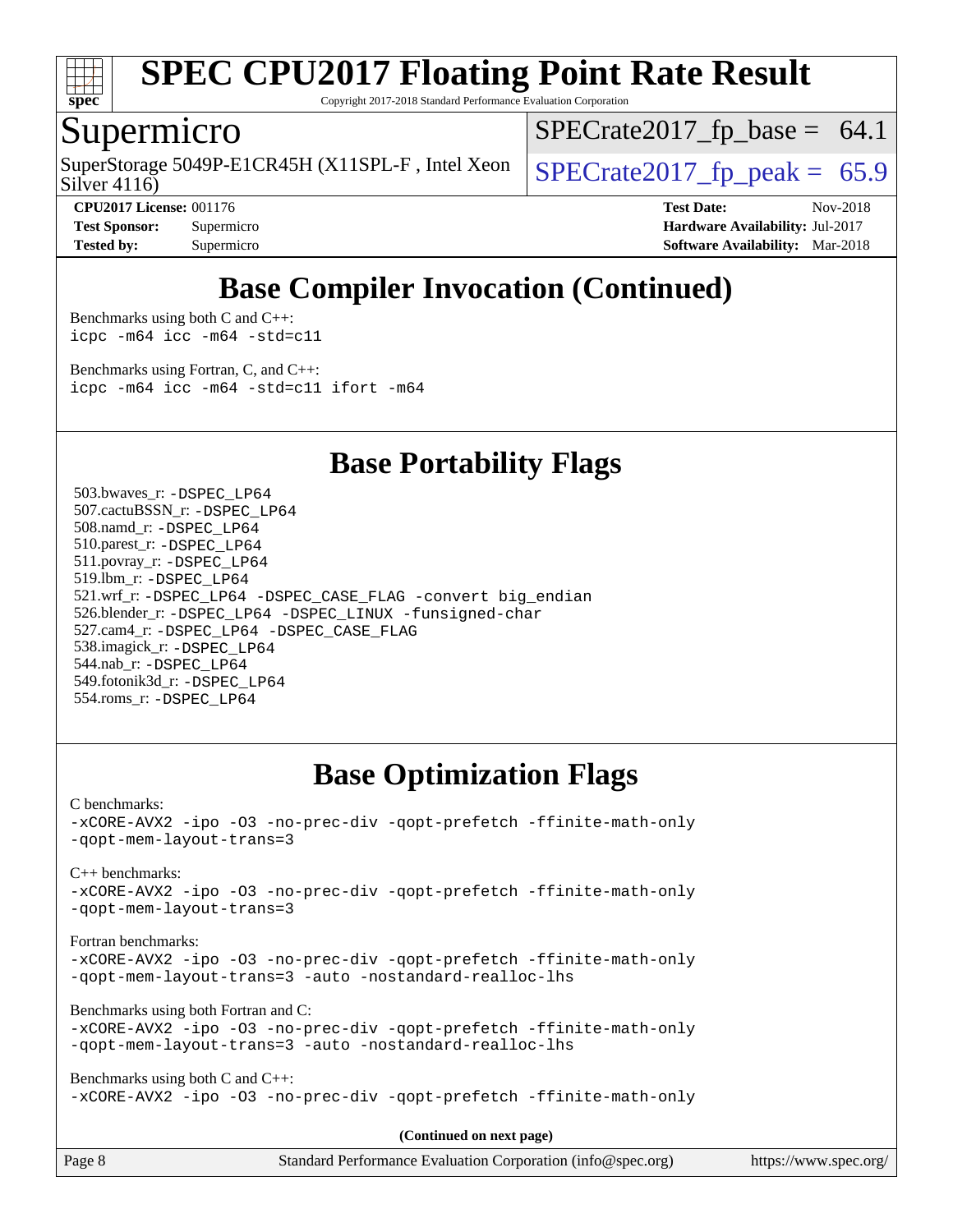

Copyright 2017-2018 Standard Performance Evaluation Corporation

## Supermicro

SuperStorage 5049P-E1CR45H (X11SPL-F, Intel Xeon  $\big|$  [SPECrate2017\\_fp\\_peak =](http://www.spec.org/auto/cpu2017/Docs/result-fields.html#SPECrate2017fppeak) 65.9

 $SPECrate2017_fp\_base = 64.1$ 

Silver 4116)

**[CPU2017 License:](http://www.spec.org/auto/cpu2017/Docs/result-fields.html#CPU2017License)** 001176 **[Test Date:](http://www.spec.org/auto/cpu2017/Docs/result-fields.html#TestDate)** Nov-2018 **[Test Sponsor:](http://www.spec.org/auto/cpu2017/Docs/result-fields.html#TestSponsor)** Supermicro **[Hardware Availability:](http://www.spec.org/auto/cpu2017/Docs/result-fields.html#HardwareAvailability)** Jul-2017 **[Tested by:](http://www.spec.org/auto/cpu2017/Docs/result-fields.html#Testedby)** Supermicro **[Software Availability:](http://www.spec.org/auto/cpu2017/Docs/result-fields.html#SoftwareAvailability)** Mar-2018

## **[Base Optimization Flags \(Continued\)](http://www.spec.org/auto/cpu2017/Docs/result-fields.html#BaseOptimizationFlags)**

[Benchmarks using both C and C++](http://www.spec.org/auto/cpu2017/Docs/result-fields.html#BenchmarksusingbothCandCXX) (continued): [-qopt-mem-layout-trans=3](http://www.spec.org/cpu2017/results/res2018q4/cpu2017-20181112-09664.flags.html#user_CC_CXXbase_f-qopt-mem-layout-trans_de80db37974c74b1f0e20d883f0b675c88c3b01e9d123adea9b28688d64333345fb62bc4a798493513fdb68f60282f9a726aa07f478b2f7113531aecce732043)

[Benchmarks using Fortran, C, and C++:](http://www.spec.org/auto/cpu2017/Docs/result-fields.html#BenchmarksusingFortranCandCXX)

[-xCORE-AVX2](http://www.spec.org/cpu2017/results/res2018q4/cpu2017-20181112-09664.flags.html#user_CC_CXX_FCbase_f-xCORE-AVX2) [-ipo](http://www.spec.org/cpu2017/results/res2018q4/cpu2017-20181112-09664.flags.html#user_CC_CXX_FCbase_f-ipo) [-O3](http://www.spec.org/cpu2017/results/res2018q4/cpu2017-20181112-09664.flags.html#user_CC_CXX_FCbase_f-O3) [-no-prec-div](http://www.spec.org/cpu2017/results/res2018q4/cpu2017-20181112-09664.flags.html#user_CC_CXX_FCbase_f-no-prec-div) [-qopt-prefetch](http://www.spec.org/cpu2017/results/res2018q4/cpu2017-20181112-09664.flags.html#user_CC_CXX_FCbase_f-qopt-prefetch) [-ffinite-math-only](http://www.spec.org/cpu2017/results/res2018q4/cpu2017-20181112-09664.flags.html#user_CC_CXX_FCbase_f_finite_math_only_cb91587bd2077682c4b38af759c288ed7c732db004271a9512da14a4f8007909a5f1427ecbf1a0fb78ff2a814402c6114ac565ca162485bbcae155b5e4258871) [-qopt-mem-layout-trans=3](http://www.spec.org/cpu2017/results/res2018q4/cpu2017-20181112-09664.flags.html#user_CC_CXX_FCbase_f-qopt-mem-layout-trans_de80db37974c74b1f0e20d883f0b675c88c3b01e9d123adea9b28688d64333345fb62bc4a798493513fdb68f60282f9a726aa07f478b2f7113531aecce732043) [-auto](http://www.spec.org/cpu2017/results/res2018q4/cpu2017-20181112-09664.flags.html#user_CC_CXX_FCbase_f-auto) [-nostandard-realloc-lhs](http://www.spec.org/cpu2017/results/res2018q4/cpu2017-20181112-09664.flags.html#user_CC_CXX_FCbase_f_2003_std_realloc_82b4557e90729c0f113870c07e44d33d6f5a304b4f63d4c15d2d0f1fab99f5daaed73bdb9275d9ae411527f28b936061aa8b9c8f2d63842963b95c9dd6426b8a)

## **[Peak Compiler Invocation](http://www.spec.org/auto/cpu2017/Docs/result-fields.html#PeakCompilerInvocation)**

[C benchmarks](http://www.spec.org/auto/cpu2017/Docs/result-fields.html#Cbenchmarks): [icc -m64 -std=c11](http://www.spec.org/cpu2017/results/res2018q4/cpu2017-20181112-09664.flags.html#user_CCpeak_intel_icc_64bit_c11_33ee0cdaae7deeeab2a9725423ba97205ce30f63b9926c2519791662299b76a0318f32ddfffdc46587804de3178b4f9328c46fa7c2b0cd779d7a61945c91cd35)

[C++ benchmarks:](http://www.spec.org/auto/cpu2017/Docs/result-fields.html#CXXbenchmarks) [icpc -m64](http://www.spec.org/cpu2017/results/res2018q4/cpu2017-20181112-09664.flags.html#user_CXXpeak_intel_icpc_64bit_4ecb2543ae3f1412ef961e0650ca070fec7b7afdcd6ed48761b84423119d1bf6bdf5cad15b44d48e7256388bc77273b966e5eb805aefd121eb22e9299b2ec9d9)

[Fortran benchmarks](http://www.spec.org/auto/cpu2017/Docs/result-fields.html#Fortranbenchmarks): [ifort -m64](http://www.spec.org/cpu2017/results/res2018q4/cpu2017-20181112-09664.flags.html#user_FCpeak_intel_ifort_64bit_24f2bb282fbaeffd6157abe4f878425411749daecae9a33200eee2bee2fe76f3b89351d69a8130dd5949958ce389cf37ff59a95e7a40d588e8d3a57e0c3fd751)

[Benchmarks using both Fortran and C](http://www.spec.org/auto/cpu2017/Docs/result-fields.html#BenchmarksusingbothFortranandC): [ifort -m64](http://www.spec.org/cpu2017/results/res2018q4/cpu2017-20181112-09664.flags.html#user_CC_FCpeak_intel_ifort_64bit_24f2bb282fbaeffd6157abe4f878425411749daecae9a33200eee2bee2fe76f3b89351d69a8130dd5949958ce389cf37ff59a95e7a40d588e8d3a57e0c3fd751) [icc -m64 -std=c11](http://www.spec.org/cpu2017/results/res2018q4/cpu2017-20181112-09664.flags.html#user_CC_FCpeak_intel_icc_64bit_c11_33ee0cdaae7deeeab2a9725423ba97205ce30f63b9926c2519791662299b76a0318f32ddfffdc46587804de3178b4f9328c46fa7c2b0cd779d7a61945c91cd35)

[Benchmarks using both C and C++](http://www.spec.org/auto/cpu2017/Docs/result-fields.html#BenchmarksusingbothCandCXX): [icpc -m64](http://www.spec.org/cpu2017/results/res2018q4/cpu2017-20181112-09664.flags.html#user_CC_CXXpeak_intel_icpc_64bit_4ecb2543ae3f1412ef961e0650ca070fec7b7afdcd6ed48761b84423119d1bf6bdf5cad15b44d48e7256388bc77273b966e5eb805aefd121eb22e9299b2ec9d9) [icc -m64 -std=c11](http://www.spec.org/cpu2017/results/res2018q4/cpu2017-20181112-09664.flags.html#user_CC_CXXpeak_intel_icc_64bit_c11_33ee0cdaae7deeeab2a9725423ba97205ce30f63b9926c2519791662299b76a0318f32ddfffdc46587804de3178b4f9328c46fa7c2b0cd779d7a61945c91cd35)

[Benchmarks using Fortran, C, and C++:](http://www.spec.org/auto/cpu2017/Docs/result-fields.html#BenchmarksusingFortranCandCXX) [icpc -m64](http://www.spec.org/cpu2017/results/res2018q4/cpu2017-20181112-09664.flags.html#user_CC_CXX_FCpeak_intel_icpc_64bit_4ecb2543ae3f1412ef961e0650ca070fec7b7afdcd6ed48761b84423119d1bf6bdf5cad15b44d48e7256388bc77273b966e5eb805aefd121eb22e9299b2ec9d9) [icc -m64 -std=c11](http://www.spec.org/cpu2017/results/res2018q4/cpu2017-20181112-09664.flags.html#user_CC_CXX_FCpeak_intel_icc_64bit_c11_33ee0cdaae7deeeab2a9725423ba97205ce30f63b9926c2519791662299b76a0318f32ddfffdc46587804de3178b4f9328c46fa7c2b0cd779d7a61945c91cd35) [ifort -m64](http://www.spec.org/cpu2017/results/res2018q4/cpu2017-20181112-09664.flags.html#user_CC_CXX_FCpeak_intel_ifort_64bit_24f2bb282fbaeffd6157abe4f878425411749daecae9a33200eee2bee2fe76f3b89351d69a8130dd5949958ce389cf37ff59a95e7a40d588e8d3a57e0c3fd751)

## **[Peak Portability Flags](http://www.spec.org/auto/cpu2017/Docs/result-fields.html#PeakPortabilityFlags)**

Same as Base Portability Flags

## **[Peak Optimization Flags](http://www.spec.org/auto/cpu2017/Docs/result-fields.html#PeakOptimizationFlags)**

[C benchmarks](http://www.spec.org/auto/cpu2017/Docs/result-fields.html#Cbenchmarks):

```
 519.lbm_r: -prof-gen(pass 1) -prof-use(pass 2) -ipo -xCORE-AVX2 -O3
-no-prec-div -qopt-prefetch -ffinite-math-only
-qopt-mem-layout-trans=3
```
**(Continued on next page)**

Page 9 Standard Performance Evaluation Corporation [\(info@spec.org\)](mailto:info@spec.org) <https://www.spec.org/>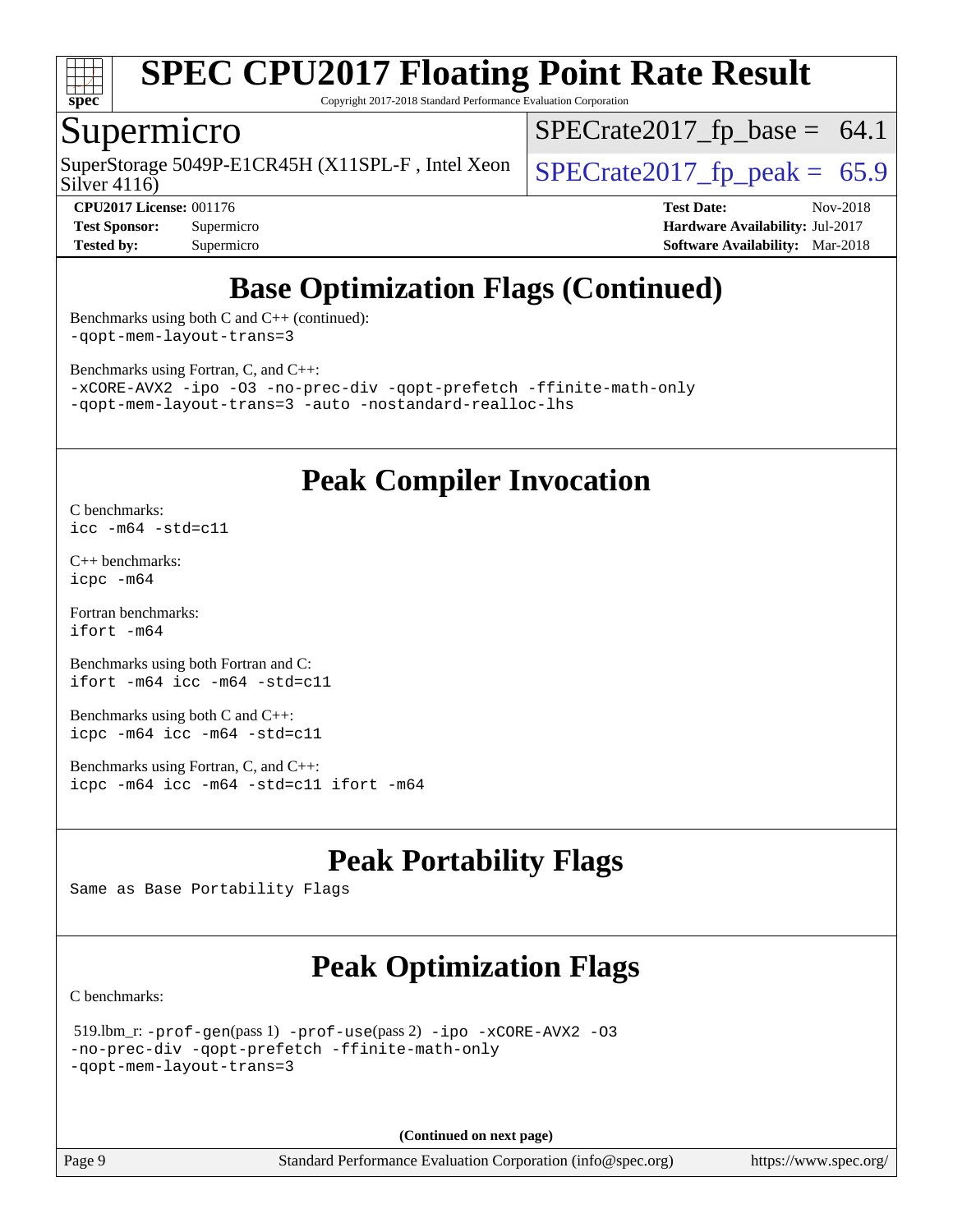

Copyright 2017-2018 Standard Performance Evaluation Corporation

## Supermicro

Silver 4116) SuperStorage 5049P-E1CR45H (X11SPL-F, Intel Xeon  $\big|$  SPECrate2017 fp peak = 65.9

 $SPECTate2017_fp\_base = 64.1$ 

**[CPU2017 License:](http://www.spec.org/auto/cpu2017/Docs/result-fields.html#CPU2017License)** 001176 **[Test Date:](http://www.spec.org/auto/cpu2017/Docs/result-fields.html#TestDate)** Nov-2018 **[Test Sponsor:](http://www.spec.org/auto/cpu2017/Docs/result-fields.html#TestSponsor)** Supermicro **[Hardware Availability:](http://www.spec.org/auto/cpu2017/Docs/result-fields.html#HardwareAvailability)** Jul-2017 **[Tested by:](http://www.spec.org/auto/cpu2017/Docs/result-fields.html#Testedby)** Supermicro **Supermicro [Software Availability:](http://www.spec.org/auto/cpu2017/Docs/result-fields.html#SoftwareAvailability)** Mar-2018

## **[Peak Optimization Flags \(Continued\)](http://www.spec.org/auto/cpu2017/Docs/result-fields.html#PeakOptimizationFlags)**

 538.imagick\_r: basepeak = yes  $544$ .nab\_r: basepeak = yes [C++ benchmarks:](http://www.spec.org/auto/cpu2017/Docs/result-fields.html#CXXbenchmarks) 508.namd\_r: [-prof-gen](http://www.spec.org/cpu2017/results/res2018q4/cpu2017-20181112-09664.flags.html#user_peakPASS1_CXXFLAGSPASS1_LDFLAGS508_namd_r_prof_gen_5aa4926d6013ddb2a31985c654b3eb18169fc0c6952a63635c234f711e6e63dd76e94ad52365559451ec499a2cdb89e4dc58ba4c67ef54ca681ffbe1461d6b36)(pass 1) [-prof-use](http://www.spec.org/cpu2017/results/res2018q4/cpu2017-20181112-09664.flags.html#user_peakPASS2_CXXFLAGSPASS2_LDFLAGS508_namd_r_prof_use_1a21ceae95f36a2b53c25747139a6c16ca95bd9def2a207b4f0849963b97e94f5260e30a0c64f4bb623698870e679ca08317ef8150905d41bd88c6f78df73f19)(pass 2) [-ipo](http://www.spec.org/cpu2017/results/res2018q4/cpu2017-20181112-09664.flags.html#user_peakPASS1_CXXOPTIMIZEPASS2_CXXOPTIMIZE508_namd_r_f-ipo) [-xCORE-AVX2](http://www.spec.org/cpu2017/results/res2018q4/cpu2017-20181112-09664.flags.html#user_peakPASS2_CXXOPTIMIZE508_namd_r_f-xCORE-AVX2) [-O3](http://www.spec.org/cpu2017/results/res2018q4/cpu2017-20181112-09664.flags.html#user_peakPASS1_CXXOPTIMIZEPASS2_CXXOPTIMIZE508_namd_r_f-O3) [-no-prec-div](http://www.spec.org/cpu2017/results/res2018q4/cpu2017-20181112-09664.flags.html#user_peakPASS1_CXXOPTIMIZEPASS2_CXXOPTIMIZE508_namd_r_f-no-prec-div) [-qopt-prefetch](http://www.spec.org/cpu2017/results/res2018q4/cpu2017-20181112-09664.flags.html#user_peakPASS1_CXXOPTIMIZEPASS2_CXXOPTIMIZE508_namd_r_f-qopt-prefetch) [-ffinite-math-only](http://www.spec.org/cpu2017/results/res2018q4/cpu2017-20181112-09664.flags.html#user_peakPASS1_CXXOPTIMIZEPASS2_CXXOPTIMIZE508_namd_r_f_finite_math_only_cb91587bd2077682c4b38af759c288ed7c732db004271a9512da14a4f8007909a5f1427ecbf1a0fb78ff2a814402c6114ac565ca162485bbcae155b5e4258871) [-qopt-mem-layout-trans=3](http://www.spec.org/cpu2017/results/res2018q4/cpu2017-20181112-09664.flags.html#user_peakPASS1_CXXOPTIMIZEPASS2_CXXOPTIMIZE508_namd_r_f-qopt-mem-layout-trans_de80db37974c74b1f0e20d883f0b675c88c3b01e9d123adea9b28688d64333345fb62bc4a798493513fdb68f60282f9a726aa07f478b2f7113531aecce732043) 510.parest\_r: [-xCORE-AVX2](http://www.spec.org/cpu2017/results/res2018q4/cpu2017-20181112-09664.flags.html#user_peakCXXOPTIMIZE510_parest_r_f-xCORE-AVX2) [-ipo](http://www.spec.org/cpu2017/results/res2018q4/cpu2017-20181112-09664.flags.html#user_peakCXXOPTIMIZE510_parest_r_f-ipo) [-O3](http://www.spec.org/cpu2017/results/res2018q4/cpu2017-20181112-09664.flags.html#user_peakCXXOPTIMIZE510_parest_r_f-O3) [-no-prec-div](http://www.spec.org/cpu2017/results/res2018q4/cpu2017-20181112-09664.flags.html#user_peakCXXOPTIMIZE510_parest_r_f-no-prec-div) [-qopt-prefetch](http://www.spec.org/cpu2017/results/res2018q4/cpu2017-20181112-09664.flags.html#user_peakCXXOPTIMIZE510_parest_r_f-qopt-prefetch) [-ffinite-math-only](http://www.spec.org/cpu2017/results/res2018q4/cpu2017-20181112-09664.flags.html#user_peakCXXOPTIMIZE510_parest_r_f_finite_math_only_cb91587bd2077682c4b38af759c288ed7c732db004271a9512da14a4f8007909a5f1427ecbf1a0fb78ff2a814402c6114ac565ca162485bbcae155b5e4258871) [-qopt-mem-layout-trans=3](http://www.spec.org/cpu2017/results/res2018q4/cpu2017-20181112-09664.flags.html#user_peakCXXOPTIMIZE510_parest_r_f-qopt-mem-layout-trans_de80db37974c74b1f0e20d883f0b675c88c3b01e9d123adea9b28688d64333345fb62bc4a798493513fdb68f60282f9a726aa07f478b2f7113531aecce732043) [Fortran benchmarks](http://www.spec.org/auto/cpu2017/Docs/result-fields.html#Fortranbenchmarks): 503.bwaves\_r: [-xCORE-AVX2](http://www.spec.org/cpu2017/results/res2018q4/cpu2017-20181112-09664.flags.html#user_peakFOPTIMIZE503_bwaves_r_f-xCORE-AVX2) [-ipo](http://www.spec.org/cpu2017/results/res2018q4/cpu2017-20181112-09664.flags.html#user_peakFOPTIMIZE503_bwaves_r_f-ipo) [-O3](http://www.spec.org/cpu2017/results/res2018q4/cpu2017-20181112-09664.flags.html#user_peakFOPTIMIZE503_bwaves_r_f-O3) [-no-prec-div](http://www.spec.org/cpu2017/results/res2018q4/cpu2017-20181112-09664.flags.html#user_peakFOPTIMIZE503_bwaves_r_f-no-prec-div) [-qopt-prefetch](http://www.spec.org/cpu2017/results/res2018q4/cpu2017-20181112-09664.flags.html#user_peakFOPTIMIZE503_bwaves_r_f-qopt-prefetch) [-ffinite-math-only](http://www.spec.org/cpu2017/results/res2018q4/cpu2017-20181112-09664.flags.html#user_peakFOPTIMIZE503_bwaves_r_f_finite_math_only_cb91587bd2077682c4b38af759c288ed7c732db004271a9512da14a4f8007909a5f1427ecbf1a0fb78ff2a814402c6114ac565ca162485bbcae155b5e4258871) [-qopt-mem-layout-trans=3](http://www.spec.org/cpu2017/results/res2018q4/cpu2017-20181112-09664.flags.html#user_peakFOPTIMIZE503_bwaves_r_f-qopt-mem-layout-trans_de80db37974c74b1f0e20d883f0b675c88c3b01e9d123adea9b28688d64333345fb62bc4a798493513fdb68f60282f9a726aa07f478b2f7113531aecce732043) [-auto](http://www.spec.org/cpu2017/results/res2018q4/cpu2017-20181112-09664.flags.html#user_peakFOPTIMIZE503_bwaves_r_f-auto) [-nostandard-realloc-lhs](http://www.spec.org/cpu2017/results/res2018q4/cpu2017-20181112-09664.flags.html#user_peakEXTRA_FOPTIMIZE503_bwaves_r_f_2003_std_realloc_82b4557e90729c0f113870c07e44d33d6f5a304b4f63d4c15d2d0f1fab99f5daaed73bdb9275d9ae411527f28b936061aa8b9c8f2d63842963b95c9dd6426b8a) 549.fotonik3d\_r: Same as 503.bwaves\_r 554.roms\_r: [-prof-gen](http://www.spec.org/cpu2017/results/res2018q4/cpu2017-20181112-09664.flags.html#user_peakPASS1_FFLAGSPASS1_LDFLAGS554_roms_r_prof_gen_5aa4926d6013ddb2a31985c654b3eb18169fc0c6952a63635c234f711e6e63dd76e94ad52365559451ec499a2cdb89e4dc58ba4c67ef54ca681ffbe1461d6b36)(pass 1) [-prof-use](http://www.spec.org/cpu2017/results/res2018q4/cpu2017-20181112-09664.flags.html#user_peakPASS2_FFLAGSPASS2_LDFLAGS554_roms_r_prof_use_1a21ceae95f36a2b53c25747139a6c16ca95bd9def2a207b4f0849963b97e94f5260e30a0c64f4bb623698870e679ca08317ef8150905d41bd88c6f78df73f19)(pass 2) [-ipo](http://www.spec.org/cpu2017/results/res2018q4/cpu2017-20181112-09664.flags.html#user_peakPASS1_FOPTIMIZEPASS2_FOPTIMIZE554_roms_r_f-ipo) [-xCORE-AVX2](http://www.spec.org/cpu2017/results/res2018q4/cpu2017-20181112-09664.flags.html#user_peakPASS2_FOPTIMIZE554_roms_r_f-xCORE-AVX2) [-O3](http://www.spec.org/cpu2017/results/res2018q4/cpu2017-20181112-09664.flags.html#user_peakPASS1_FOPTIMIZEPASS2_FOPTIMIZE554_roms_r_f-O3) [-no-prec-div](http://www.spec.org/cpu2017/results/res2018q4/cpu2017-20181112-09664.flags.html#user_peakPASS1_FOPTIMIZEPASS2_FOPTIMIZE554_roms_r_f-no-prec-div) [-qopt-prefetch](http://www.spec.org/cpu2017/results/res2018q4/cpu2017-20181112-09664.flags.html#user_peakPASS1_FOPTIMIZEPASS2_FOPTIMIZE554_roms_r_f-qopt-prefetch) [-ffinite-math-only](http://www.spec.org/cpu2017/results/res2018q4/cpu2017-20181112-09664.flags.html#user_peakPASS1_FOPTIMIZEPASS2_FOPTIMIZE554_roms_r_f_finite_math_only_cb91587bd2077682c4b38af759c288ed7c732db004271a9512da14a4f8007909a5f1427ecbf1a0fb78ff2a814402c6114ac565ca162485bbcae155b5e4258871) [-qopt-mem-layout-trans=3](http://www.spec.org/cpu2017/results/res2018q4/cpu2017-20181112-09664.flags.html#user_peakPASS1_FOPTIMIZEPASS2_FOPTIMIZE554_roms_r_f-qopt-mem-layout-trans_de80db37974c74b1f0e20d883f0b675c88c3b01e9d123adea9b28688d64333345fb62bc4a798493513fdb68f60282f9a726aa07f478b2f7113531aecce732043) [-auto](http://www.spec.org/cpu2017/results/res2018q4/cpu2017-20181112-09664.flags.html#user_peakPASS2_FOPTIMIZE554_roms_r_f-auto) [-nostandard-realloc-lhs](http://www.spec.org/cpu2017/results/res2018q4/cpu2017-20181112-09664.flags.html#user_peakEXTRA_FOPTIMIZE554_roms_r_f_2003_std_realloc_82b4557e90729c0f113870c07e44d33d6f5a304b4f63d4c15d2d0f1fab99f5daaed73bdb9275d9ae411527f28b936061aa8b9c8f2d63842963b95c9dd6426b8a) [Benchmarks using both Fortran and C](http://www.spec.org/auto/cpu2017/Docs/result-fields.html#BenchmarksusingbothFortranandC): [-prof-gen](http://www.spec.org/cpu2017/results/res2018q4/cpu2017-20181112-09664.flags.html#user_CC_FCpeak_prof_gen_5aa4926d6013ddb2a31985c654b3eb18169fc0c6952a63635c234f711e6e63dd76e94ad52365559451ec499a2cdb89e4dc58ba4c67ef54ca681ffbe1461d6b36)(pass 1) [-prof-use](http://www.spec.org/cpu2017/results/res2018q4/cpu2017-20181112-09664.flags.html#user_CC_FCpeak_prof_use_1a21ceae95f36a2b53c25747139a6c16ca95bd9def2a207b4f0849963b97e94f5260e30a0c64f4bb623698870e679ca08317ef8150905d41bd88c6f78df73f19)(pass 2) [-ipo](http://www.spec.org/cpu2017/results/res2018q4/cpu2017-20181112-09664.flags.html#user_CC_FCpeak_f-ipo) [-xCORE-AVX2](http://www.spec.org/cpu2017/results/res2018q4/cpu2017-20181112-09664.flags.html#user_CC_FCpeak_f-xCORE-AVX2) [-O3](http://www.spec.org/cpu2017/results/res2018q4/cpu2017-20181112-09664.flags.html#user_CC_FCpeak_f-O3) [-no-prec-div](http://www.spec.org/cpu2017/results/res2018q4/cpu2017-20181112-09664.flags.html#user_CC_FCpeak_f-no-prec-div) [-qopt-prefetch](http://www.spec.org/cpu2017/results/res2018q4/cpu2017-20181112-09664.flags.html#user_CC_FCpeak_f-qopt-prefetch) [-ffinite-math-only](http://www.spec.org/cpu2017/results/res2018q4/cpu2017-20181112-09664.flags.html#user_CC_FCpeak_f_finite_math_only_cb91587bd2077682c4b38af759c288ed7c732db004271a9512da14a4f8007909a5f1427ecbf1a0fb78ff2a814402c6114ac565ca162485bbcae155b5e4258871) [-qopt-mem-layout-trans=3](http://www.spec.org/cpu2017/results/res2018q4/cpu2017-20181112-09664.flags.html#user_CC_FCpeak_f-qopt-mem-layout-trans_de80db37974c74b1f0e20d883f0b675c88c3b01e9d123adea9b28688d64333345fb62bc4a798493513fdb68f60282f9a726aa07f478b2f7113531aecce732043) [-auto](http://www.spec.org/cpu2017/results/res2018q4/cpu2017-20181112-09664.flags.html#user_CC_FCpeak_f-auto) [-nostandard-realloc-lhs](http://www.spec.org/cpu2017/results/res2018q4/cpu2017-20181112-09664.flags.html#user_CC_FCpeak_f_2003_std_realloc_82b4557e90729c0f113870c07e44d33d6f5a304b4f63d4c15d2d0f1fab99f5daaed73bdb9275d9ae411527f28b936061aa8b9c8f2d63842963b95c9dd6426b8a) [Benchmarks using both C and C++](http://www.spec.org/auto/cpu2017/Docs/result-fields.html#BenchmarksusingbothCandCXX): 511.povray\_r:  $-prof-qen(pass 1) -prof-use(pass 2) -ipo -xCORE-AVX2 -O3$  $-prof-qen(pass 1) -prof-use(pass 2) -ipo -xCORE-AVX2 -O3$  $-prof-qen(pass 1) -prof-use(pass 2) -ipo -xCORE-AVX2 -O3$  $-prof-qen(pass 1) -prof-use(pass 2) -ipo -xCORE-AVX2 -O3$  $-prof-qen(pass 1) -prof-use(pass 2) -ipo -xCORE-AVX2 -O3$  $-prof-qen(pass 1) -prof-use(pass 2) -ipo -xCORE-AVX2 -O3$  $-prof-qen(pass 1) -prof-use(pass 2) -ipo -xCORE-AVX2 -O3$  $-prof-qen(pass 1) -prof-use(pass 2) -ipo -xCORE-AVX2 -O3$ [-no-prec-div](http://www.spec.org/cpu2017/results/res2018q4/cpu2017-20181112-09664.flags.html#user_peakPASS1_COPTIMIZEPASS1_CXXOPTIMIZEPASS2_COPTIMIZEPASS2_CXXOPTIMIZE511_povray_r_f-no-prec-div) [-qopt-prefetch](http://www.spec.org/cpu2017/results/res2018q4/cpu2017-20181112-09664.flags.html#user_peakPASS1_COPTIMIZEPASS1_CXXOPTIMIZEPASS2_COPTIMIZEPASS2_CXXOPTIMIZE511_povray_r_f-qopt-prefetch) [-ffinite-math-only](http://www.spec.org/cpu2017/results/res2018q4/cpu2017-20181112-09664.flags.html#user_peakPASS1_COPTIMIZEPASS1_CXXOPTIMIZEPASS2_COPTIMIZEPASS2_CXXOPTIMIZE511_povray_r_f_finite_math_only_cb91587bd2077682c4b38af759c288ed7c732db004271a9512da14a4f8007909a5f1427ecbf1a0fb78ff2a814402c6114ac565ca162485bbcae155b5e4258871) [-qopt-mem-layout-trans=3](http://www.spec.org/cpu2017/results/res2018q4/cpu2017-20181112-09664.flags.html#user_peakPASS1_COPTIMIZEPASS1_CXXOPTIMIZEPASS2_COPTIMIZEPASS2_CXXOPTIMIZE511_povray_r_f-qopt-mem-layout-trans_de80db37974c74b1f0e20d883f0b675c88c3b01e9d123adea9b28688d64333345fb62bc4a798493513fdb68f60282f9a726aa07f478b2f7113531aecce732043)  $526.$ blender\_r: basepeak = yes [Benchmarks using Fortran, C, and C++:](http://www.spec.org/auto/cpu2017/Docs/result-fields.html#BenchmarksusingFortranCandCXX) [-xCORE-AVX2](http://www.spec.org/cpu2017/results/res2018q4/cpu2017-20181112-09664.flags.html#user_CC_CXX_FCpeak_f-xCORE-AVX2) [-ipo](http://www.spec.org/cpu2017/results/res2018q4/cpu2017-20181112-09664.flags.html#user_CC_CXX_FCpeak_f-ipo) [-O3](http://www.spec.org/cpu2017/results/res2018q4/cpu2017-20181112-09664.flags.html#user_CC_CXX_FCpeak_f-O3) [-no-prec-div](http://www.spec.org/cpu2017/results/res2018q4/cpu2017-20181112-09664.flags.html#user_CC_CXX_FCpeak_f-no-prec-div) [-qopt-prefetch](http://www.spec.org/cpu2017/results/res2018q4/cpu2017-20181112-09664.flags.html#user_CC_CXX_FCpeak_f-qopt-prefetch) [-ffinite-math-only](http://www.spec.org/cpu2017/results/res2018q4/cpu2017-20181112-09664.flags.html#user_CC_CXX_FCpeak_f_finite_math_only_cb91587bd2077682c4b38af759c288ed7c732db004271a9512da14a4f8007909a5f1427ecbf1a0fb78ff2a814402c6114ac565ca162485bbcae155b5e4258871) [-qopt-mem-layout-trans=3](http://www.spec.org/cpu2017/results/res2018q4/cpu2017-20181112-09664.flags.html#user_CC_CXX_FCpeak_f-qopt-mem-layout-trans_de80db37974c74b1f0e20d883f0b675c88c3b01e9d123adea9b28688d64333345fb62bc4a798493513fdb68f60282f9a726aa07f478b2f7113531aecce732043) [-auto](http://www.spec.org/cpu2017/results/res2018q4/cpu2017-20181112-09664.flags.html#user_CC_CXX_FCpeak_f-auto) [-nostandard-realloc-lhs](http://www.spec.org/cpu2017/results/res2018q4/cpu2017-20181112-09664.flags.html#user_CC_CXX_FCpeak_f_2003_std_realloc_82b4557e90729c0f113870c07e44d33d6f5a304b4f63d4c15d2d0f1fab99f5daaed73bdb9275d9ae411527f28b936061aa8b9c8f2d63842963b95c9dd6426b8a) The flags files that were used to format this result can be browsed at <http://www.spec.org/cpu2017/flags/Intel-ic18.0-official-linux64.2017-12-21.html> <http://www.spec.org/cpu2017/flags/Supermicro-Platform-Settings-V1.2-SKL-revD.html>